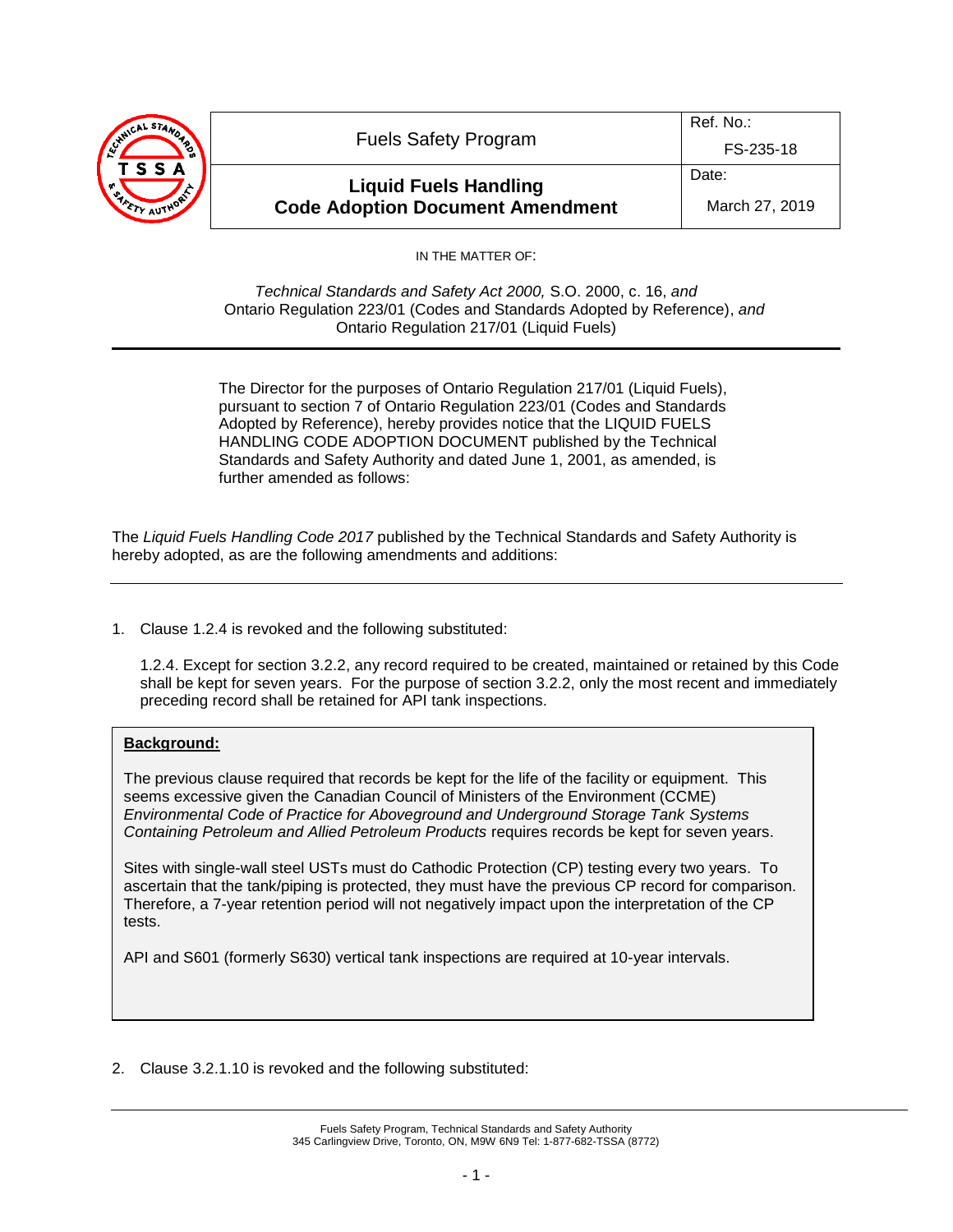**3.2.1.10.** Aboveground storage tanks exposed to vehicular traffic shall be protected from impact. Protection for the aboveground storage tanks must be located at a minimum of one metre from the tanks.

*Note: Advisory FS-114-07 R4 (posted on the TSSA website) provides an interpretation of this clause.*

# **Background:**

To establish that vehicle protection must be at least one metre away from all aboveground tanks, not just those at retail sites and to direct code users to the Advisory.

3. Clauses 3.2.2.1 and 3.2.2.2 are revoked and the following substituted:

3.2.2.1. Aboveground vertical storage tanks constructed in accordance with CAN/ULC-S601 (formerly ULC-S630) or API Std 650 shall be given an in-service external inspection at intervals not exceeding 5 years in accordance with the requirements of API Std 653.

3.2.2.2. Aboveground vertical storage tanks constructed in accordance with CAN/ULC-S601 (formerly ULC-S630) and API Std 650 that do not have double bottoms shall be internally inspected at least every 10 years, beginning when the tank is 15 years old or in accordance with the interval criteria specified in API Std 653, whichever is less.

# **Background:**

CAN/ULC-S601 provides minimum requirements for steel, non-pressure tanks that are used for the aboveground storage of flammable and combustible liquids compatible with the material of construction and with a specific gravity not greater than 1.0. This Standard covers several styles of aboveground tanks that were previously covered in separate standards (e.g. ULC-S630).

By adding "formerly ULC-S630" to the above clauses, it makes it clear to users of the LFHC 2017 that these clauses apply to grandfathered S630 tanks as well as new tanks built to the vertical tank section of the CAN/ULC-S601-14. Also, the ULC standards are construction standards, not installation documents.

4. Clause 3.2.3.2 is revoked and the following substituted:

**3.2.3.2.** Markings required by Clause 3.2.3.1 shall be: (a) of a colour specified in *Using the Canadian Fuels Association Colour-Symbol System to Mark Equipment and Vehicles for Product Identification* on a contrasting background; and (b) maintained to be clearly legible at all times.

**Note**: *Using the Canadian Fuels Association Colour-Symbol System to Mark Equipment and Vehicles for Product Identification* refers to aboveground tanks at distribution terminals. While it is not necessary to follow this document for tank installations outside distribution terminals, all aboveground

> Fuels Safety Program, Technical Standards and Safety Authority 345 Carlingview Drive, Toronto, ON, M9W 6N9 Tel: 1-877-682-TSSA (8772)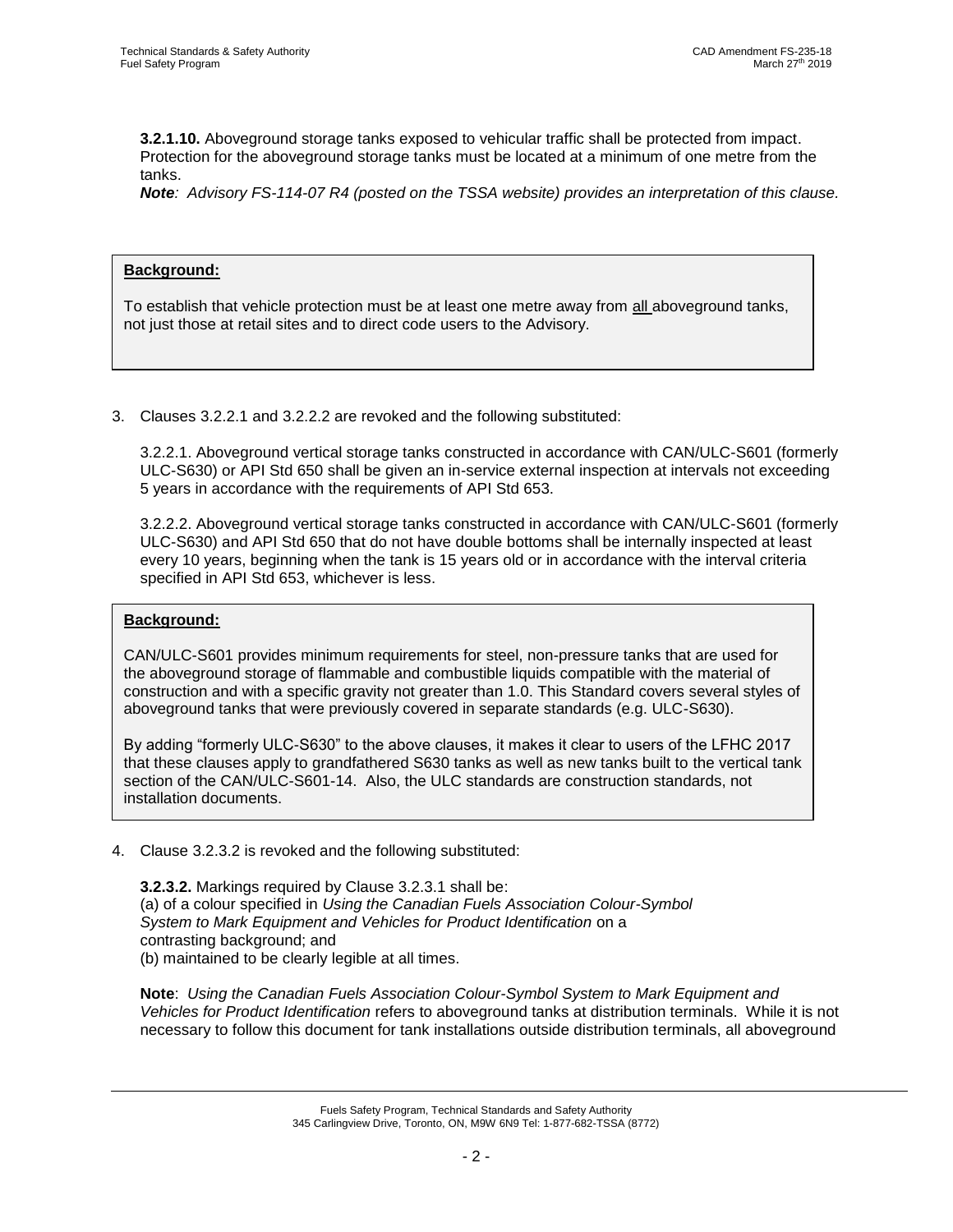tanks are required to have product markings on a contrasting background for ease of identification in case of fire.

### **Background:**

The intent of this clause is to clearly identify the product contained in aboveground tanks. Product markings on a contrasting background, regardless of whether they follow the Canadian Fuels Association requirements, meet the intent of this clause.

# 5. The following clauses are added to subsection 3.2

# **3.2.4 Commissioning of Vertical CAN/ULC-S601 (formerly ULC-S630) or API 650 Tanks and Associated Piping**

3.2.4.1 Vertical CAN/ULC-S601 (formerly ULC-S630) or API 650 tanks and the associated piping shall be commissioned by a person who is a holder of a valid TSSA PM.3 certificate.

# **3.2.5 Additional Requirements for Cleaning CAN/ULC-S601 or API 650 Tanks**

3.2.5.1 Any person who drains a vertical CAN/ULC-S601 (formerly ULC-S630) or API 650 tank in preparation for tank cleaning or cleans such a tank shall hold a valid TSSA PM.3 certificate or be supervised by a person who holds a valid TSSA PM.3 certificate, and shall, as a minimum, follow the requirements in *API Std 2015, Requirements for safe entry and cleaning of petroleum storage tank*s.

3.2.5.2 Persons assisting in draining or cleaning the tank shall have, as a minimum, a valid TSSA PMH certificate.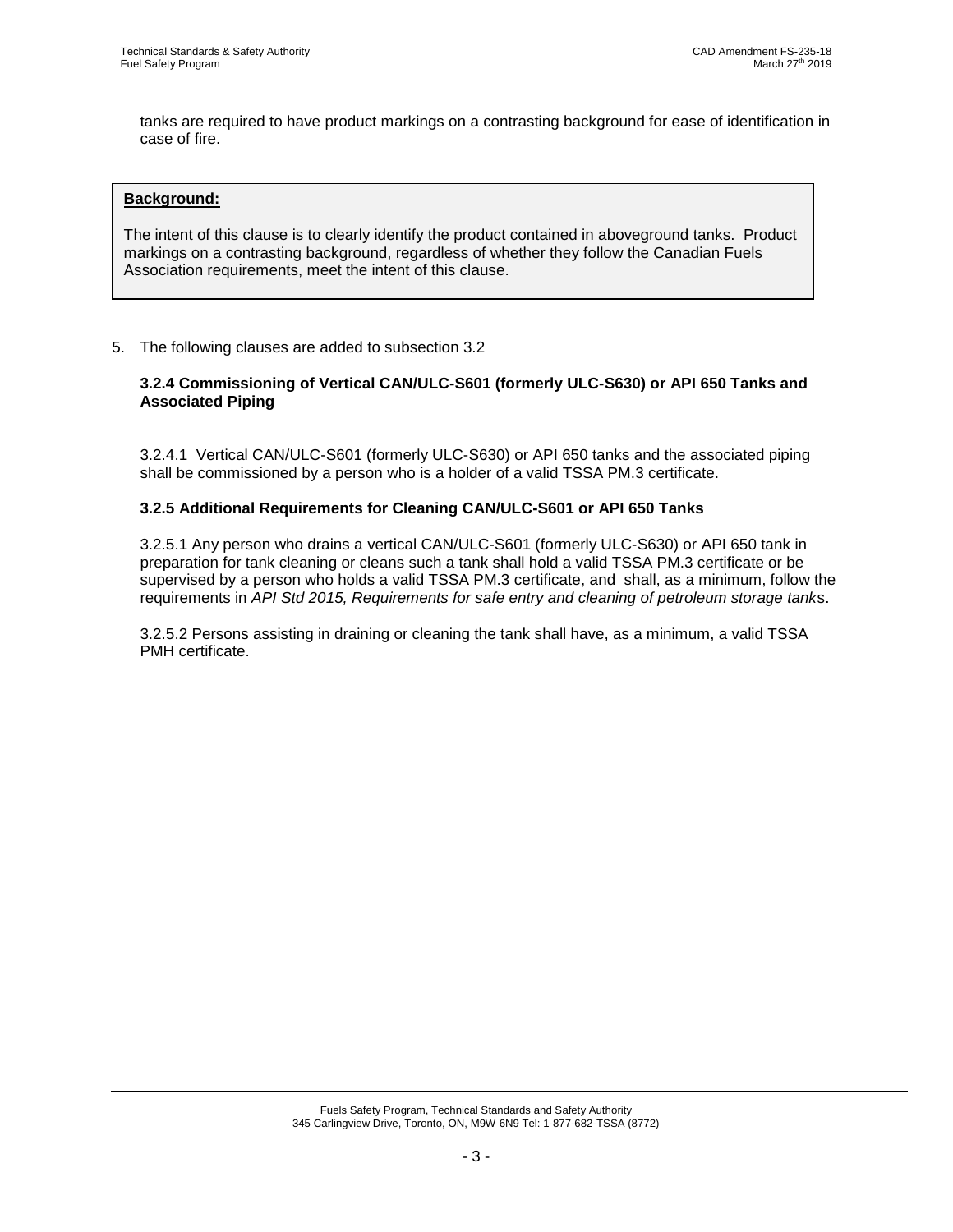# **Background:**

Section 11 of O. Reg. 217/01 (Liquid Fuels) states:

# **Certificate required**

**11.** No person shall install, repair, service or remove equipment at a facility unless the person holds a certificate for that purpose.

"facility" means a permanent or mobile retail outlet, bulk plant, marina, cardlock/keylock, private outlet or farm where gasoline or an associated product is handled other than in portable containers

At a bulk plant, which is a facility, a certificate holder is required to install/repair/service the equipment (i.e. the tanks).

O. Reg. 216/01 (Certification of Petroleum Mechanics) states:

#### **PM.3 certificate**

**12.** (1) A person who holds a PM.3 certificate may, without supervision, install, remove, alter, repair, test, service and maintain any type of aboveground installation and the equipment and accessories essential to its operation and, in so doing, may,

- (a) install aboveground tanks and engage in component assembly, spill containment, electrical hook-up and pressure testing;
- (b) remove aboveground tanks and engage in draining and disconnecting the tank system and in purging tanks;
- (c) install aboveground petroleum transfer systems, piping or tubing and equipment related to them, and engage in component assembly, spill containment and vapour recovery;
- (d) repair and maintain systems for detecting leaks and monitoring tanks; and
- (e) install, remove, repair and maintain bulk handling equipment, including troubleshooting and testing mechanical, hydraulic, electrical and electronic components.
- (2) REVOKED

(3) The holder of a PM.3 certificate may, without supervision, work on any type of aboveground equipment that falls within the scope of the PM.3 certificate so long as the holder has the required experience and time on that type of equipment and that experience and time are documented in a form acceptable to the director.

TSSA recognizes that in-field construction of API and vertical ULC tanks requires special training which PM.3s do not have. Also, during construction, there is no contact with fuel since the tank has not yet been commissioned. Therefore, a PM3 certificate is not required for construction (similarly, a PM2 certificate is not required to construct an underground tank). However, once the tank is connected to piping and commissioned, this work will require a PM3 certificate. Operators shall ensure that the people installing, commissioning or maintaining these tanks have the appropriate qualifications, certifications and required training for the job.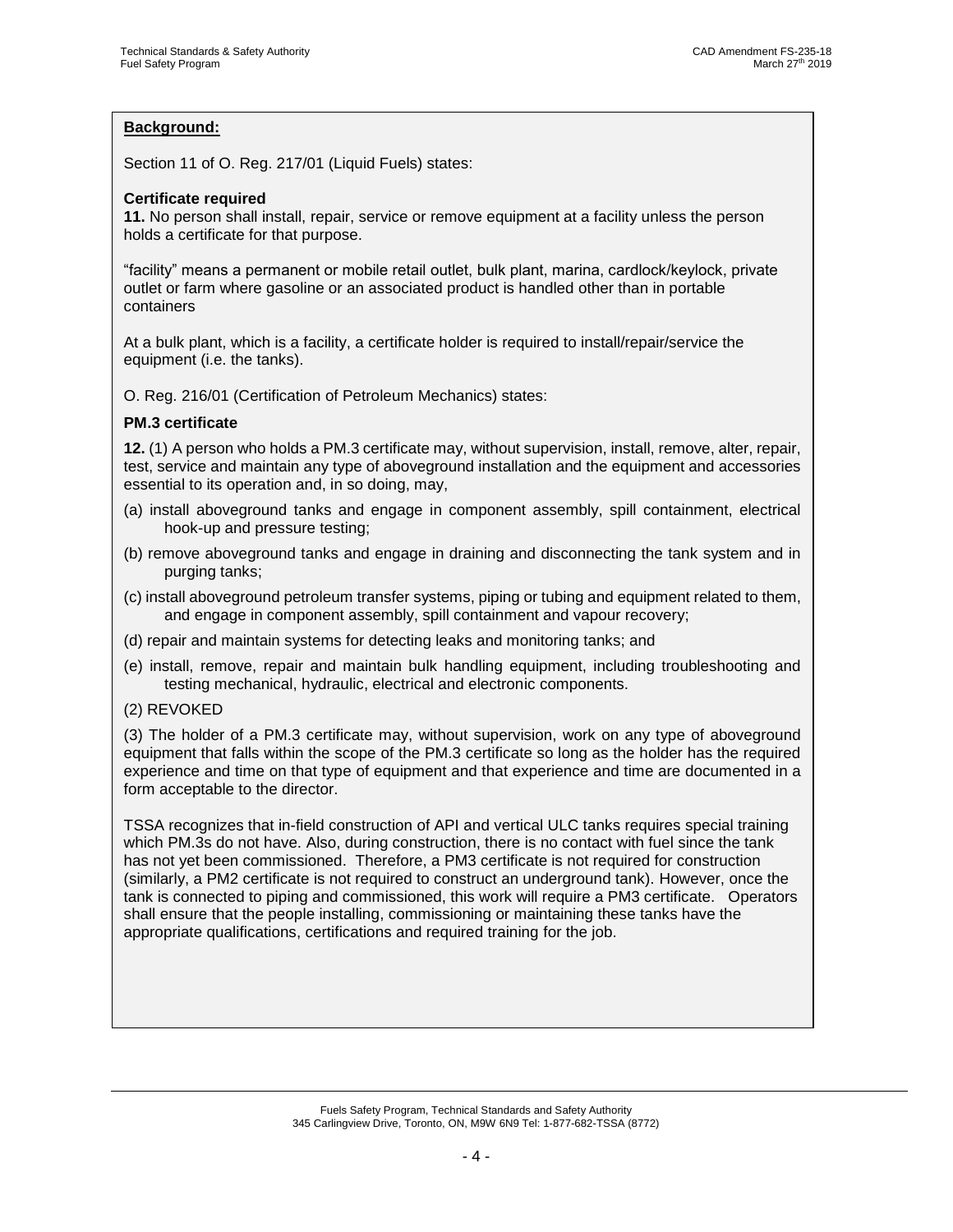- 6. Clause 4.3.1.7(e) is revoked and the following substituted:
	- 4.3.1.7. Vent pipes, except for emergency vents on aboveground tanks, shall (e) comply with the distances specified in Table 2;

#### **Background:**

The original clause referred incorrectly to Table 3.

7. Clause 5.8.10 is revoked and the following substituted:

5.8.10. Within one year of the effective date of this code, a fire extinguisher with a minimum rating of 40B:C shall be readily available for use during fueling.

#### **Background:**

To harmonize with clauses 6.9.1 and 9.3.7 which allow one year to upgrade the fire extinguisher to 40B:C.

8. The following clause are added to subsection 6.1.5:

6.1.5.3 No one other than the fuel attendant shall be on board a watercraft during refueling.

#### **Background:**

Clause 5.5.9 in the LFHC 2017 states:

**5.5.9.** At each marina there shall be three legible signs visible to all persons using the dispensers with letters having a minimum height of 25 mm. The signs shall read: (a) "WARNING - NO ONE OTHER THAN THE FUEL ATTENDANT SHALL BE ON BOARD A WATERCRAFT DURING REFUELING." (b) "WARNING - ALL ENGINES SHALL BE OFF DURING REFUELING AND THERE SHALL BE NO SOURCES OF IGNITION ON BOARD OR WITHIN 3 METRES OF THE FUEL TRANSFER POINT" and …

The new clause is added to prohibit action (a). Clause 5.5.9(b) is covered by clause 6.1.5.1.

9. Table 4 is revoked and the following substituted: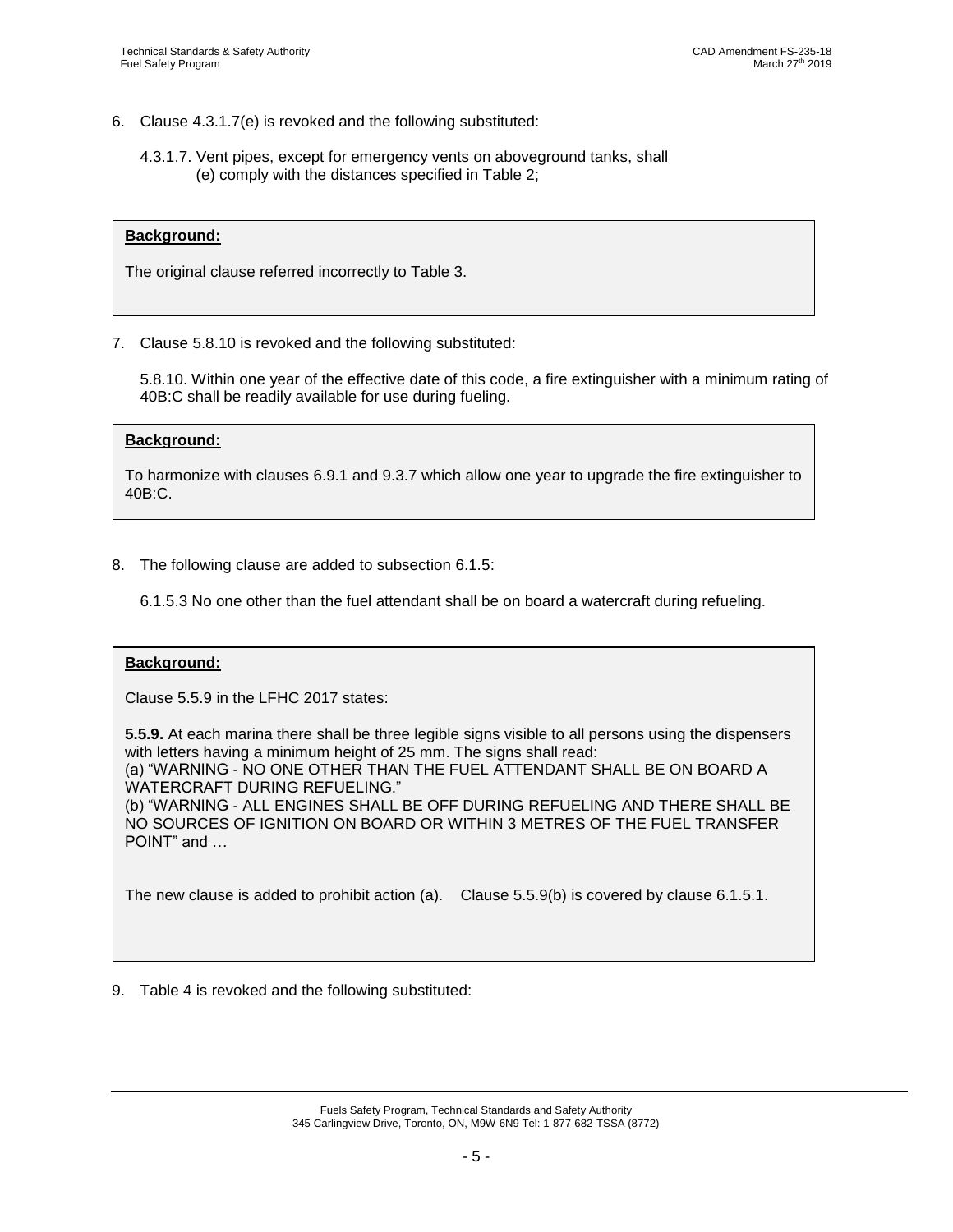| Type of<br>tank                             | Commissioning<br>test                                                                                       | <b>In-Service Monitoring</b>                                                                      |                                                                                                                    |                              |
|---------------------------------------------|-------------------------------------------------------------------------------------------------------------|---------------------------------------------------------------------------------------------------|--------------------------------------------------------------------------------------------------------------------|------------------------------|
|                                             |                                                                                                             | <b>Continuous</b>                                                                                 | <b>Periodic</b>                                                                                                    | Leak suspected               |
| Vertical tank in dike                       | Visual<br>inspection*<br>during liquid<br>media test;<br>secondary<br>containment test<br>for double bottom | Inventory<br>reconciliation<br>and double bottom<br>lor<br>secondary<br>containment<br>monitoring | API Std 653 or tank floor<br>inspection<br>every 10 years (not<br>applicable to double<br>bottom tank)             | Identify, repair, and retest |
| Horizontal<br>tank in dike**                | Visual inspection*<br>during liquid media test                                                              | Inventory<br>reconciliation<br>and<br>secondary<br>containment<br>monitoring                      | Visual inspection<br>once per week & keep a<br>record (or<br>sensor in closed<br>containment or double-<br>bottom) | Identify, repair, and retest |
| Horizontal single-<br>wall tanks $< 5000$ L | Visual inspection*<br>during liquid media test                                                              | N/A                                                                                               | Visual inspection<br>once per week & keep a<br>record (or sensor in<br>closed containment)                         | Identify, repair, and retest |
| Tanks in closed<br>containment†             | Visual inspection*<br>during liquid media test                                                              | N/A                                                                                               | Visual inspection<br>once per week & keep a<br>record (or<br>sensor in closed<br>containment)                      | Identify, repair, and retest |
| Double wall <sup>+</sup>                    | Secondary containment<br>monitoring***                                                                      | Secondary<br>containment<br>monitoring***                                                         | None required                                                                                                      | Identify, repair, and retest |

**Table 4 Leak detection testing and monitoring of aboveground storage tanks**

\**Visual leak detection shall apply to single- or double-wall storage tanks and piping. See Clause 7.5.6. \*\* Where it is possible to do a visual inspection of the tank and dike, inventory reconciliation is not* 

*necessary.*

*Electronic Monitoring: Where the tank interstice is equipped with a vacuum sensor or the tank contains an interstitial space sensor that is connected to a monitoring system, the alarm must be sent to an area that is frequented by responsible personnel. See clause 7.5.5*

†*An example of a tank in closed containment is a "tank in a box".* ‡*Applies to double-wall tanks, which have interstitial space that allows for monitoring.*

*<sup>\*\*\*</sup>Secondary containment monitoring may be done by either manual or electronic means: Manual Monitoring: Visually inspect the tank vacuum gauge (if so equipped) to ensure there is vacuum (a gauge reading of less than 42kPa indicates a problem, contact the tank manufacturer.*) *or if the tank does not have a vacuum gauge, manually dip the atmospheric interstitial space (if so equipped) to ensure that there is no liquid (petroleum or water) present, once per week. See clause 7.5.2 (a & b) for record keeping requirements.*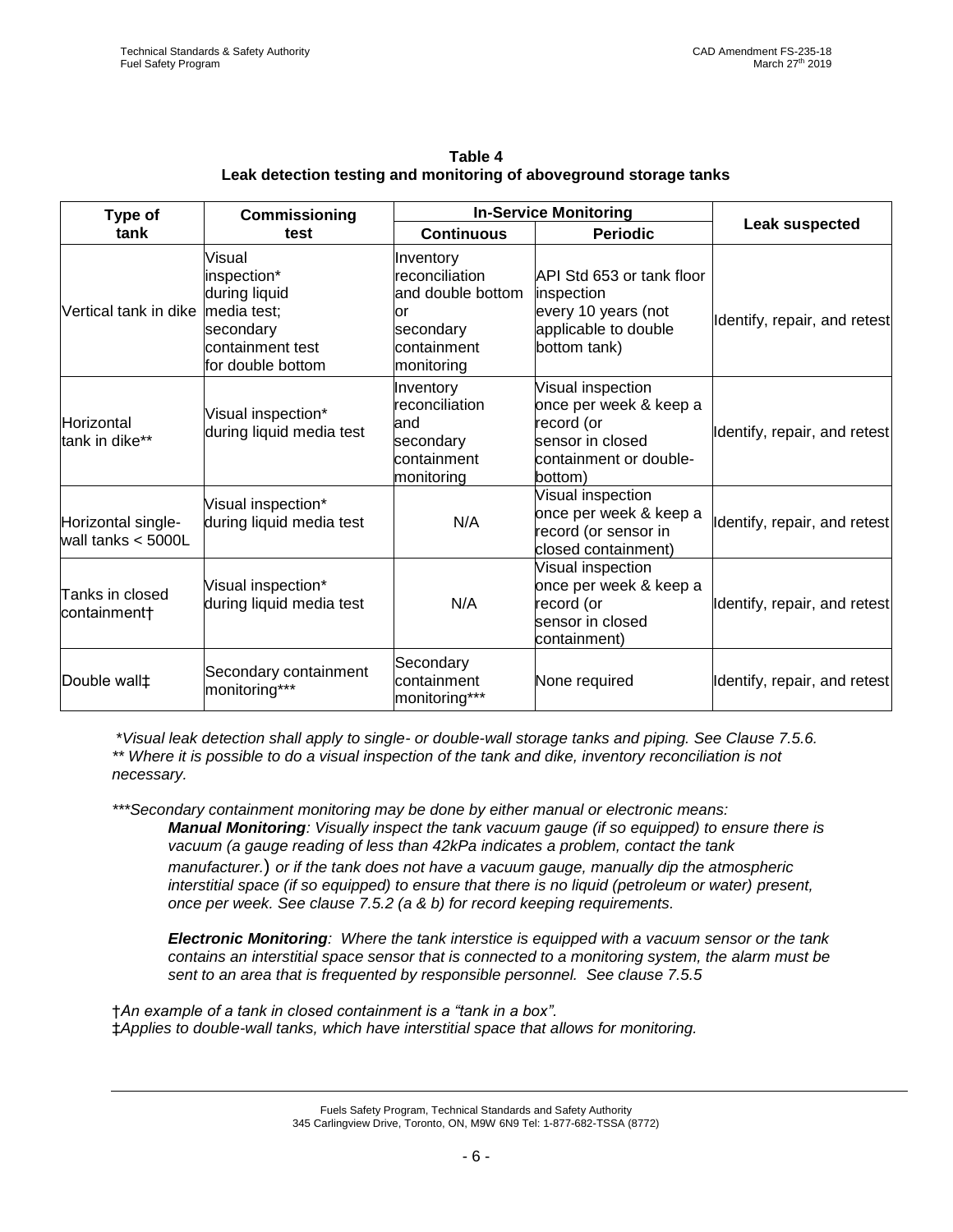### **Background:**

A double-bottom is not considered secondary containment. Therefore, it is important to specify that this space be monitored to detect leaks. The ULC Standards do not mandate monitoring of the double-bottom systems. They only mandate that the double-bottom be vented which results in the probability that there will be water, a source of corrosion, between the bottoms due to condensation. Since these tanks are constructed of the thinnest steel permitted, the end user must be made aware that the double-bottom space must be monitored and water removed.

ULC-S601 double-wall steel tanks are designed to be monitored using the vacuum gauge. Closed secondary containment tanks are similar to double-wall tanks but they do not have a vacuum gauge. Instead they have a pipe that allows dipping of the interstice.

ULC-S601 requires that double-wall ASTs be marked to indicate: "A vacuum gauge reading below 42 kPa indicates a problem. Contact the manufacturer."

For additional instructions on aboveground tank monitoring, see clause 7.5.2 below.

# 10. Clause 7.5.2 is revoked and the following substituted:

7.5.2. (a) For underground tanks, a vacuum gauge may be used as the monitoring system required by Clause 2.2.2.1(d), provided that it is checked daily (excluding Saturday, Sunday, and holidays when the facility is closed) and a record of the result is recorded in a log.

7.5.2. (b) For aboveground tanks, visually inspecting the vacuum gauge or manually dipping the atmospheric interstitial space may be used to monitor the secondary containment as required by Table 4 provided it is done weekly and a record of the result is recorded in a log.

11. Clause 8.2.9 is revoked and the following substituted:

8.2.9. Despite Clauses 8.2.4, 8.2.6 and 8.2.8, where a dispenser is being replaced or upgraded and there is no excavation, an environmental assessment report is not required.

# **Background:**

The dispenser exemption was added for aboveground tanks in clauses 8.2.6 and 8.2.8.